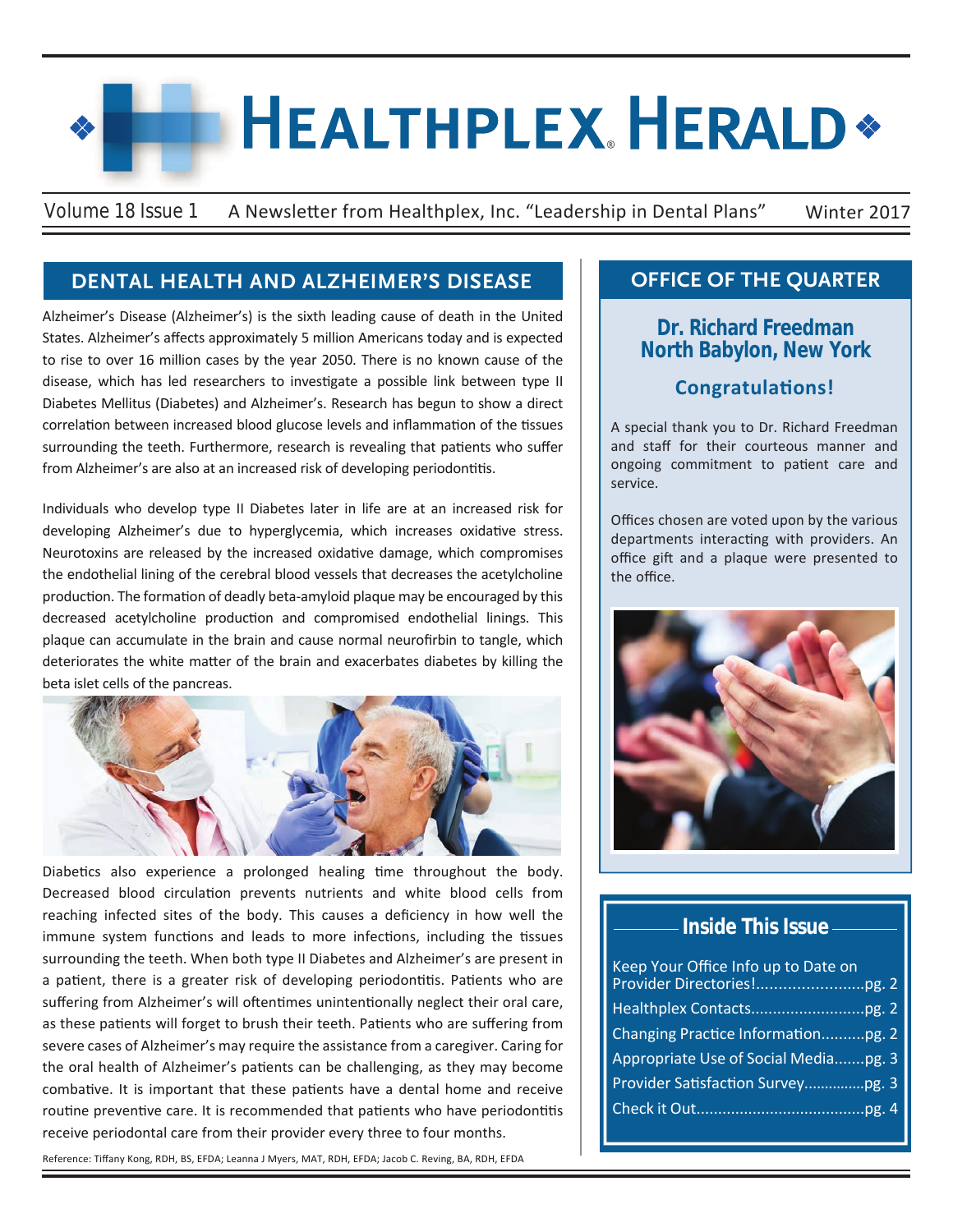#### **KEEP YOUR OFFICE INFO UP TO DATE ON PROVIDER DIRECTORIES!**

Healthplex strives to keep accurate and relevant provider directories. Knowing which providers and specialists are available within a plan is critical, as patients who visit a non-participating provider will face higher fees or be denied care. Whether a provider joins or leaves a particular practice, an office should always notify the insurance plans with which they participate of any changes to their associate providers. Healthplex, like many insurance carriers, maintains an online directory that lists the participating providers at a given office location. Checking the internet to see which providers are listed in a given plan's directory, and then informing the plan of any required changes is highly recommended to prevent confusion with patients who believe that an otherwise listed provider is available and accepting their plan.



#### **HEALTHPLEX CONTACTS**

#### **www.healthplex.com**

#### **Phone Numbers**

**Provider Hotline..........888-468-2183**

- 1: Eligibility
- 2: Urgent Referrals
- 3: Website Support
- 4: Claims Automated System
- 5: Contracting (Commercial Programs)
- 6: Contracting (Government Programs)
- 7: Panel Participation

**UM Clinical Review.......888-468-5182 Internet Support............888-468-5171**

#### **Fax Numbers**(516 area code)

| Credentialing228-9568             |  |
|-----------------------------------|--|
| Customer Service227-1143          |  |
| Government228-9576                |  |
| <b>Provider Relations228-9571</b> |  |
| Referral Authorization228-5025    |  |

#### **E-Mail**

ProviderRelations@healthplex.com Info@healthplex.com Claims@healthplex.com Referrals@healthplex.com

#### **CHANGING PRACTICE INFORMATION**

We understand the challenges of running a practice. You may find that your practice has become too small to house the growing number of patients, you may even be selling your practice or moving onto retirement. This is a friendly reminder to notify Healthplex **at least 30 days prior to any changes in your practice information**. This includes **changing your Tax Identification Number, changing the name of your practice**, or if you are **moving and/or selling your practice**. We need this updated information so that we can send you all necessary paperwork for the change. This will allow us to process claims in a timely manner and ensure that payments are sent to the correct practice. **Please remember to contact Healthplex if you have changes to your telephone number(s), fax number(s) or the email address(es) associated with your practice**. If you have any questions or need assistance with updating your practice information, please feel free to contact Provider Relations at **providerrelations@healthplex.com** or by calling **800-468-2183 option 5**.



#### **Page 2**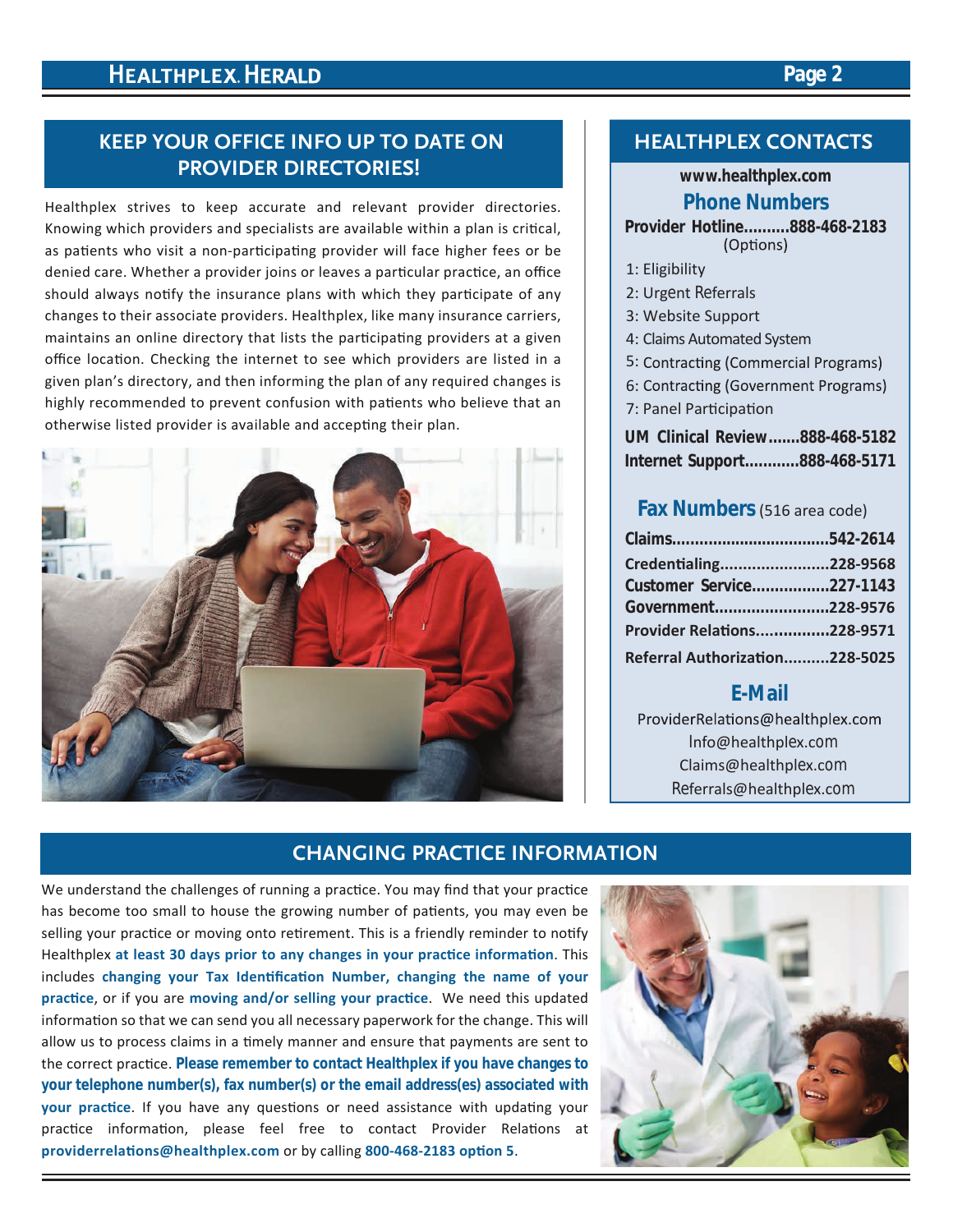#### **Page 3**

# **HEALTHPLEX. HERALD**

### **APPROPRIATE USE OF SOCIAL MEDIA PROVIDER SATISFACTION SURVEY**

Social media sites are arguably the most accessed Internet sites. We all use social media sites, probably daily or multiple times a day, for personal and business purposes. There are quite a number of social media sites, with LinkedIn, Facebook, Twitter and Instagram probably the most frequently used, and more sites being set up all the time.

We should "think twice" before posting information on a social media site. The following are some "Do's and Don'ts" for using social media:

#### **Do's**

- Maintain contact with friends, family and colleagues
- Manage your accounts
- Share useful and interesting information
- Know your audience differentiate personal and business sites and post accordingly
- Check and understand site privacy settings
- Review your business social media sites regularly for any negative posts about your practice and respond with a positive message

VAHO(

## **Don'ts**

- Assume only your friends, contacts, etc., can view your posts
- Accept people as connections who you don't know as this is a method for identity theft
- Discuss your day at your office
- Post any office proprietary or confidential information, including patient, dentist, or office employee information
- Neglect to proofread your posts to ensure you are posting what you truly want to say
- Share too much information or allow others to post more about you than you are comfortable with

#### **Some information to "think twice" about posting is:**

**Personal information** – are you posting too much personal information about yourself or others? Do you really want people to know that information…do they want to know that much information about you?

**Your whereabouts** – do you want people to know where you are, that you are away on vacation and your home is empty?

**Potentially controversial information** – it is easy to take posting out of context (just like an e-mail), make sure you want to post the information, joke, etc.

**Hashtags** – Be mindful of the tags and hashtags that you affiliate with your content. Inappropriate hashtags often stream you into a group of messages that may not reflect you or the company's brand in a positive light.

**Above all:** Use common sense when posting information to a social media site.

The provider satisfaction survey will be available on the Healthplex website from March 1 through April 30. We strongly encourage you to complete the survey as we value your opinion and would like your office's feedback on your experience and interaction with Healthplex in 2016.

**You may be eligible to win a \$300 gift card!** To complete the survey, please follow the instructions below:

- 1. First, go to **www.healthplex.com** and log in with your username and password.
- 2. After logging in, you will automatically be prompted to complete the online survey.
- 3. Remember to complete a survey for each of your office locations and specialties.

Please be assured that Healthplex will use the survey results to evaluate how we might improve both our programs and our overall relationship with our providers.

**Thank you in advance for taking the time to complete the Healthplex Dental Satisfaction Survey!**